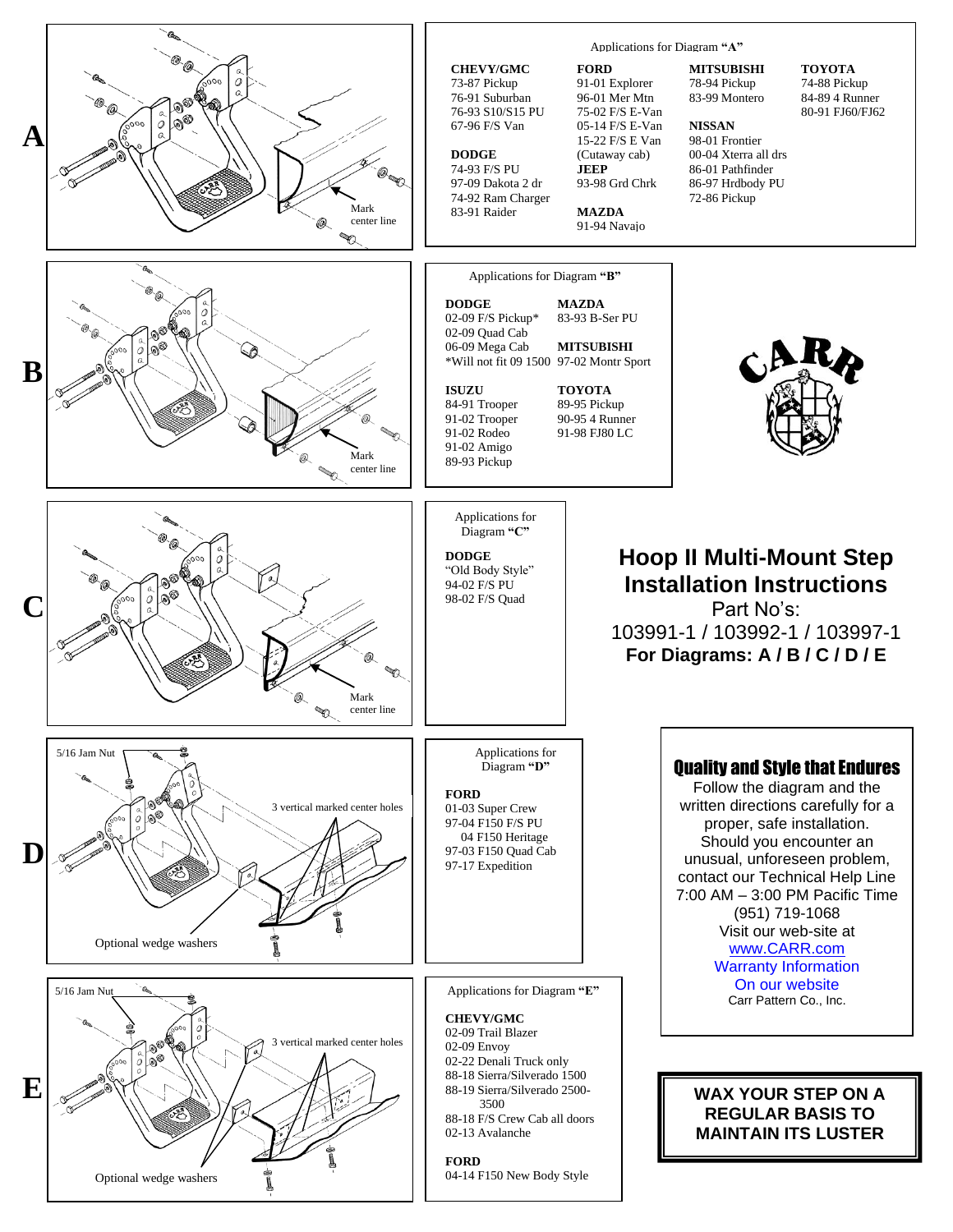## **Hoop II Multi-Mount Step Installation Instructions**  Part No's:103991-1 / 103992-1 / 103997-1 **For Diagrams: A / B / C / D / E**

#### **WARNINGS!**

- Do not over tighten the nuts and bolts or damage to the castings and or stripping of the threads could result.
- FOR SAFE AND PROPER USAGE OF THIS PRODUCT, THE MOUNTING INSTRUCTIONS MUST BE FOLLOWED CAREFULLY AND COMPLETELY.
- The manufacturer and distributor of this product are in no way responsible for the consumer's failure to adhere to the warnings and directions of these instructions in the event of damage to the consumer's vehicle, other properties and or personal injury.

**MATERIALS NEEDED:** Drill Motor, 5/16" drill bit, ¼" drill bit, 1/8" drill bit, pencil, Phillips screw driver, center punch, two  $\frac{1}{2}$ " wrenches, two  $\frac{7}{16}$ " wrenches and silicone.

**MATERIAL FURNISHED:** One step casting, two steel mounting brackets, instruction page and one hardware pack. **(Important! Not all of the parts in these hardware packs may be needed for proper installation).**

- 1. **DIAGRAMS A, B, C, D, E:** These steps mount to an extremely strong part of your vehicle, the back side of its rocker panels. For the proper position of the step, the front edge of the seat while in normal driving position should be in line with the center of the step. For personal preference or to avoid any obstruction that may be on the backside of the rocker panel, the step can be moved towards the front or the rear of the vehicle.
- 2. Assemble the steel mounting brackets to the step as shown in the drawing, but only hand tighten.<br>3. When positioning the assembled step against the back side of the rocker panel, be sure to avoid a
- When positioning the assembled step against the back side of the rocker panel, be sure to avoid all bumps and screws to ensure that the step is against a flat surface. Take a pencil and mark a vertical line that lines up with the front edge of the seat, on the outside painted surface of the pinch weld. (See diagram). Disassemble the brackets from the step.
- 4. Measure 4 1/8" on each side of the marked vertical line and mark two more lines on that same surface. The dimension between the two outside marked lines should be 8 ¼".
- 5. Measure 3/8" from the edge of the pinch weld where you marked the other vertical lines and mark two horizontal lines, creating a cross hair. NOTE: DOUBLE CHECK DIMENSIONS BEFORE DRILLING! (Warning: when drilling holes leave at least 1/8" of metal between the hole and the edge of the pinch weld).
- 6. Take a center punch and punch the center where the two sets of lines cross.
- 7. **DIAGRAM B:** Drill the holes up against the bend of the rocker panel and the pinch weld.<br>8. Take a 1/8" drill bit and drill out the centered punched holes.
- Take a 1/8" drill bit and drill out the centered punched holes.
- 9. Enlarge the  $1/8$ " hole with a  $5/16$ " drill bit.<br>10. After drilling make sure that all the burrs as
- After drilling make sure that all the burrs are removed.
- 11. Place the steel mounting brackets on the vehicle where the two holes are drilled. **DIAGRAM B:** Be sure to install the tubes.
- 12. **DIAGRAMS A, D, E:** Use the 5/16" x 5/8" hex bolts (**DIAGRAM B:** uses the 5/16" x 1 ¾" hex bolts) with the 5/16" hex nuts and 5/16" washers to securely tighten the steel mounting brackets on the vehicle. If the 5/16" flat washers do not fit on the pinch weld due to interference, don't use them.
- 13. **DIAGRAM C:** Use the 5/16" x 5/8" hex bolts with the 5/16" hex nuts and 5/16" washers and **only hand tighten** the steel mounting brackets to the vehicle.
- 14. **DIAGRAMS A, B, D, E:** Using the top ¼" hole at the top of each steel mounting bracket, take a 1/8" drill bit and drill holes into the body metal. Take the 5/8" long sheet metal screws provided and securely tighten. (Drilling at an angle may be necessary due to interference or for proper alignment). Place the step into the steel mounting brackets and securely tighten. **DIAGRAM D ONLY:** Ford application will need the front steel mounting bracket to be pivoted back to properly fit.
- 15. **DIAGRAM C:** Place the step into the steel mounting brackets and securely tighten. Insert the wedge washers between the back side of the rocker panel and the steel mounting brackets far enough so that the step will be level. While holding the step in the level position, use the top ¼" holes on each steel mounting bracket, mark the holes on both wedge washers. Remove the wedge washers and drill the marked holes out with a  $\frac{1}{4}$  drill bit. Place the wedge washers back into place. Take a  $\frac{1}{8}$ drill bit and drill through the holes in the steel mounting bracket and the holes in the wedge washer into the body metal. Use the longer sheet metal screws to securely tighten the steel mounting brackets to the vehicle. Remove the step once again from the steel mounting brackets. Now securely tighten the steel mounting brackets to the vehicle. Place the step back into the steel mounting brackets and securely tighten.
- 16. We advise putting silicone sealer around the areas where the steel mounting brackets comes in contact the body metal.
- 17. After one month of use, go back and give all hardware a final tightening.

**Carr Pattern Co., Inc. Warranty Policy**

- 
- 
- **Finishes:** Limited Lifetime<br>**Structural Warranty:** Limited Lifetime<br>**Warranty Conditions:**<br>**Warranty Conditions:**<br>b. A new product will be sent out immediately to replace a warranty claim.<br>b. A new product will be sent ou
- 
- a. Warranty coverage extends ONLY to repair or replacement of the CARR product. This warranty does not cover the cost of labor, transportation, installation or removal of the product.<br>b. Warranty coverage does not extend t
- manufacture.<br>
A Warranty coverage does not extend to damages caused by: normal wear and tear, abuse, modification or improper installation of the product.<br>
A Warranty coverage does not extend to any economic loss or extra

**Other Terms:**

This warranty gives you specific legal rights and you may also have other rights that vary from state to state. CARR does not authorize any person to create for it any other obligation or liability in connection with its p

\*Some states do not allow limitations on how long an implied warranty will last or the exclusion or limitation of incidental or consequential damages, so that above limitations or exclusions may not apply to you.<br>Guarantee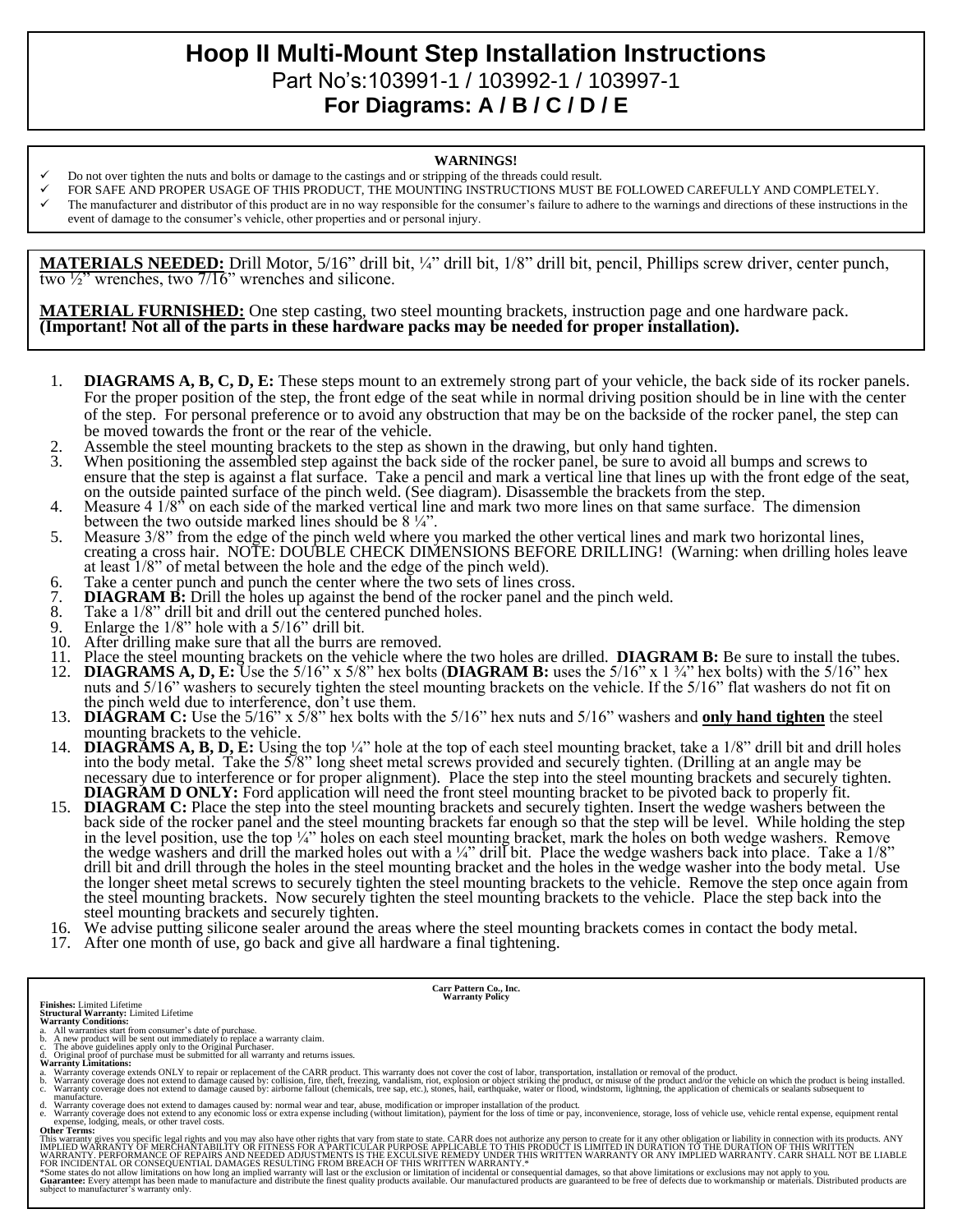### **Hoop II Multi-Mount Step Installation Instructions**  Part No's:103991-1 / 103992-1 / 103997-1 **For Diagrams: F / G**

**MATERIALS NEEDED:** Drill Motor, 5/16" drill bit, ¼" drill bit, 1/8" drill bit, pencil, Phillips screw driver, center punch, two ½" wrenches, two 7/16" wrenches and silicone.

**MATERIAL FURNISHED:** One step casting, two steel mounting brackets, instruction page and one hardware pack. **(Important! Not all of the parts in these hardware packs may be needed for proper installation).**

- 1. **DIAGRAM'S F, G:** These steps mount to an extremely strong part of your vehicle, the back side of its rocker panels. For the proper position of the step, the front edge of the seat while in normal driving position should be in line with the center of the step. For personal preference or to avoid any obstruction that may be on the backside of the rocker panel, the step can be moved towards the front or the rear of the vehicle. **Diagram G:** Be sure to avoid the holes covered with patch material where you will be drilling the top holes later. Also, avoid placing the edge of the steel mounting brackets in the grooved areas of the inner rocker panel.
- 2. Assemble the steel mounting brackets to the step as shown in the drawing, but only hand tighten.
- 3. When positioning the assembled step against the back side of the rocker panel, be sure to avoid all bumps and screws to ensure that the step is against a flat surface. Take a pencil and mark a vertical line that lines up with the front edge of the seat, on the outside painted surface of the pinch weld. (See diagram). Disassemble the brackets from the step.
- 4. Measure 4 1/8" on each side of the marked vertical line and mark two more lines on that same surface. The dimension between the two outside marked lines should be 8 ¼".
- 5. Measure 3/8" from the edge of the pinch weld where you marked the other vertical lines and mark two horizontal lines, creating a cross hair. NOTE: DOUBLE CHECK DIMENSIONS BEFORE DRILLING! (Warning: when drilling holes leave at least 1/8" of metal between the hole and the edge of the pinch weld).
- 6. Take a center punch and punch the center where the two sets of lines cross.
- 7. \*Take a 1/8" drill bit and drill out the centered punched holes. DIAGRAM G SEE DETAIL A: IMPORTANT NOTE A: You must drill the 1/8" hole up against the bend as close as possible. If not, the drill will wander and break through the bottom edge of the pinch weld.
- 8. Enlarge the 1/8" hole with a 5/16" drill bit.
- 9. After drilling, make sure that all the burrs are removed.
- 10. Remove the steel brackets from the step casting.
- 11. Place the steel brackets back on the vehicle where the two holes were drilled. **DIAGRAMS F & G:** Be sure to install the tubes.
- 12. **DIAGRAM G:** uses the 5/16" x 1 ¾" hex bolts, no washers under head of bolts. **DIAGRAM F:** uses the 5/16"  $x_1 \frac{3}{4}$  hex bolts using the washers under the head of the bolts) with the 5/16" hex nuts and 5/16" washers to securely tighten the brackets to the vehicle. **DIAGRAM F:** hand tighten the 5/16" hardware because you will need to move the top of each bracket back to insert the wedge washers in the next step.
- 13. Place the step back into the steel brackets with the 1/4" hardware provided and securely tighten, making sure that the proper hole selection has been made.
- 14. **DIAGRAMS G:** Using the 1/4" holes at the top of each steel mounting bracket, take a 1/8" drill bit and drill holes into the body metal. Drilling at an angle may be necessary due to interference or for proper alignment. Take the 1" sheet metal screws for diagram G and securely tighten. **DIAGRAM F:** Place the wedge washer at the top of each bracket. Push the wedge washers down far enough to level the step. Hold the wedge washers in place and take a pencil and mark the holes through the ¼" holes in the steel mounting bracket. Take the wedge washers out and drill out the marked holes with a <sup>1</sup>/<sub>4</sub>' drill. Re-install the wedge washers and use the 1" sheet metal screw to securely tighten the bracket and wedge washer against the vehicles body metal.
- 15. We advise putting silicone sealer around the areas where the zinc plated mounting brackets comes in contact with the body metal.
- 16. After one month of use, go back and give all hardware a final tightening.